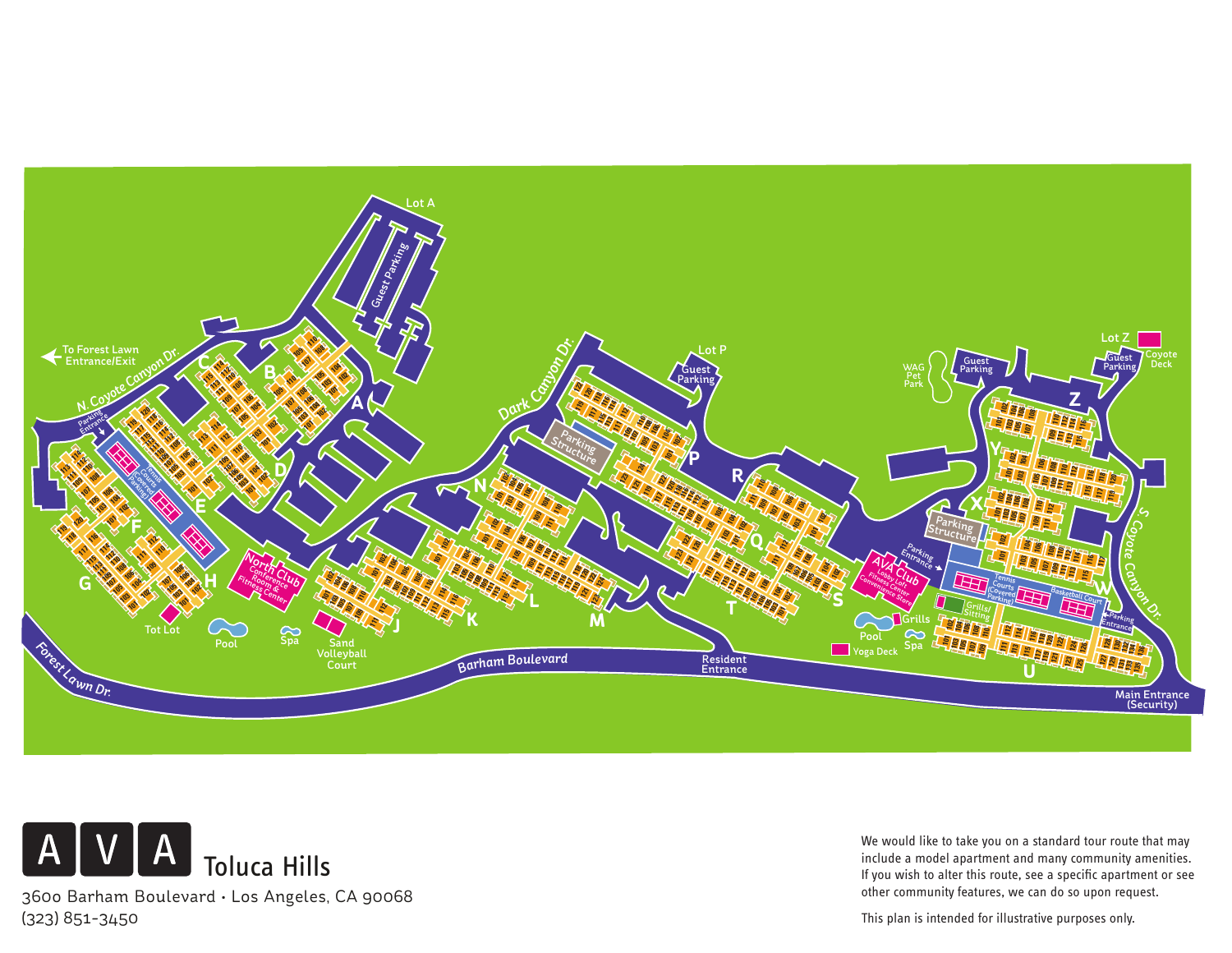

resident and the same of a summary community amenities.<br>Include a model apartment and many community amenities.<br>If you wish to alter this route, see a specific apartment or see Entrance *<sup>r</sup>ha<sup>m</sup> <sup>B</sup>oulevar<sup>d</sup>* If you wish to alter this route, see a specific apartment or see We would like to take you on a standard tour route that may other community features, we can do so upon request.

**L S**

This plan is intended for illustrative purposes only.

360o Barham Boulevard • Los Angeles, CA 90068 (323) 851-3450

 $V A$ 

 ${\sf A}$ 

Toluca Hills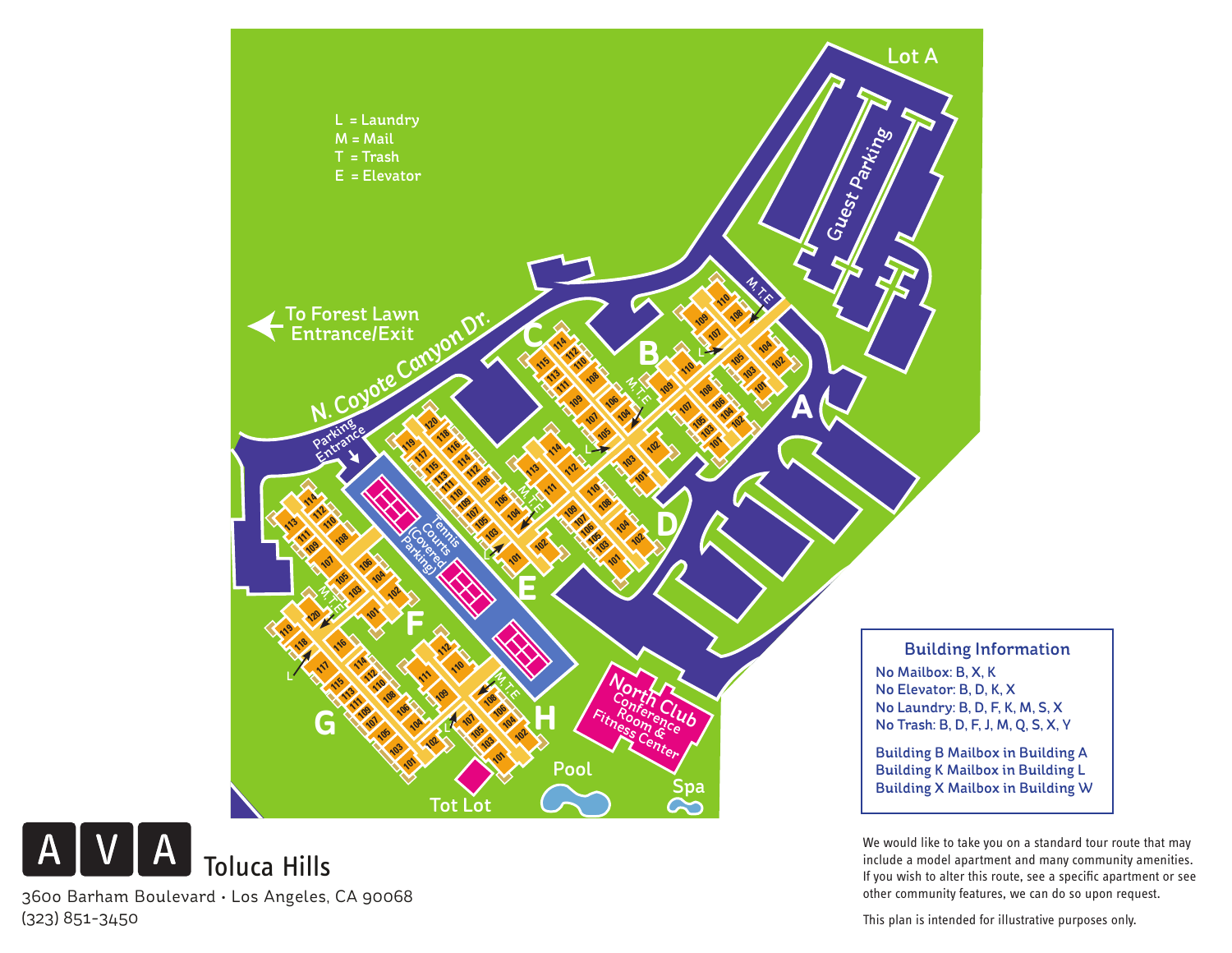



360o Barham Boulevard • Los Angeles, CA 90068 (323) 851-3450

We would like to take you on a standard tour route that may include a model apartment and many community amenities. If you wish to alter this route, see a specific apartment or see other community features, we can do so upon request.

This plan is intended for illustrative purposes only.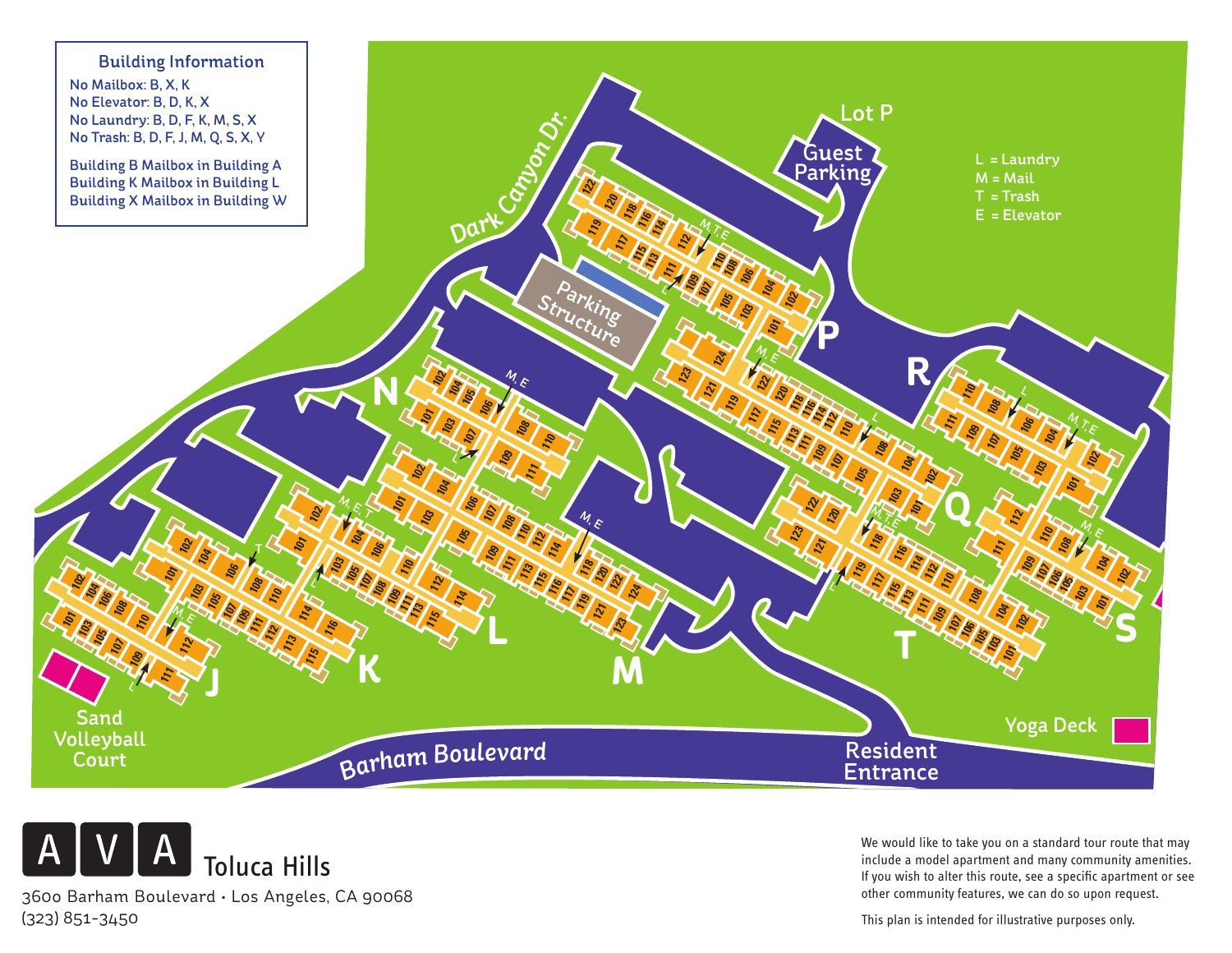Guest Parking the second second second second second second second second second second second second second second <br>Parking second second second second second second second second second second second second second second seco  $\bigcup_{k=1}^{\infty}$  No Mailbox: B, X, K Building Information No Elevator: B, D, K, X No Laundry: B, D, F, K, M, S, X No Trash: B, D, F, J, M, Q, S, X, Y

Building B Mailbox in Building A Building K Mailbox in Building L Building X Mailbox in Building W





We would like to take you on a standard tour route that may include a model apartment and many community amenities. If you wish to alter this route, see a specific apartment or see other community features, we can do so upon request.

This plan is intended for illustrative purposes only.